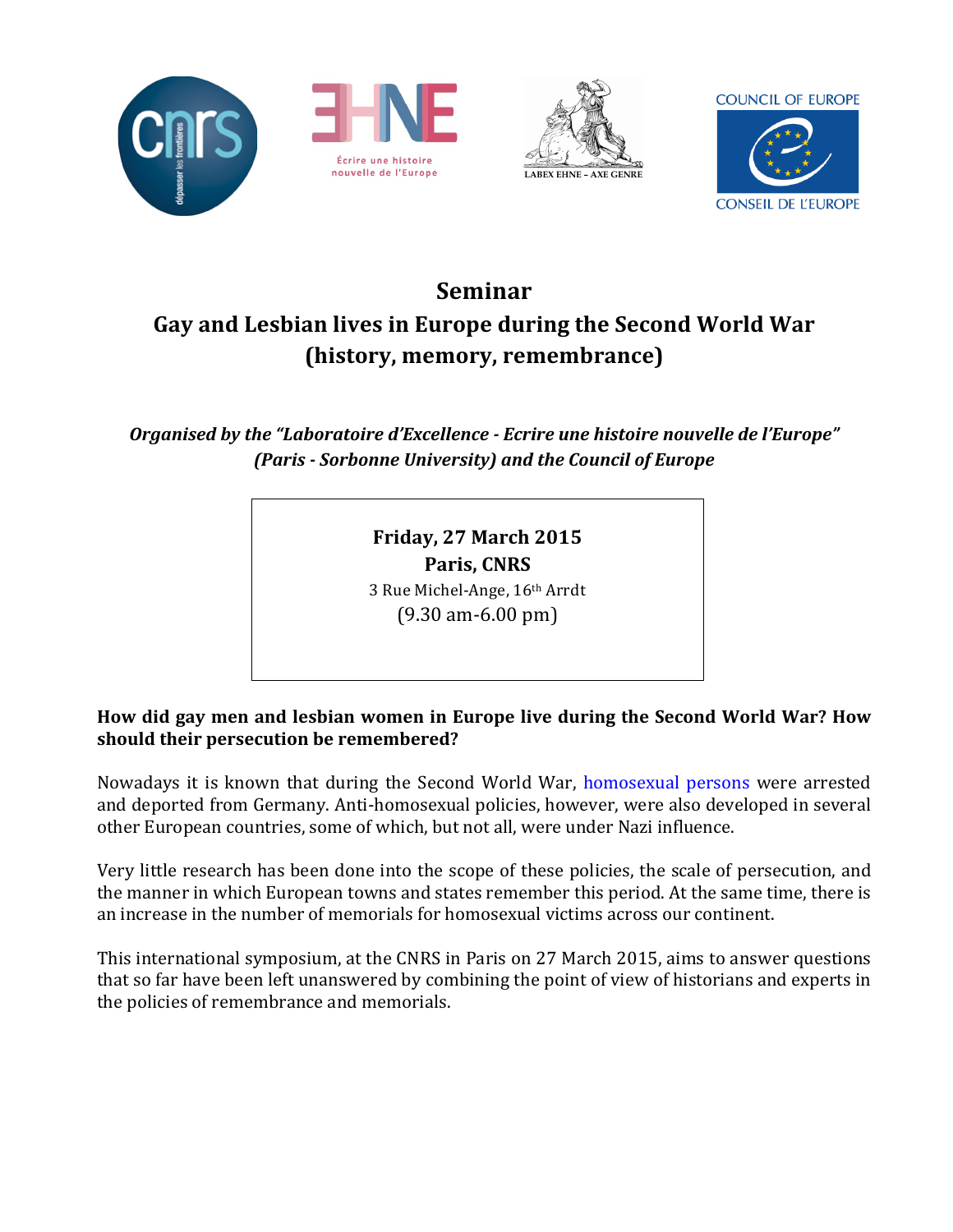# **PROGRAMME**

### **Words of Welcome**

# 9.30 am **Gabriella Battaini-Dragoni**, Deputy Secretary General of the Council of Europe

Prof. Eric Bussière, Director of Labex EHNE, Paris Sorbonne

**Prof. Sandra Laugier**, Deputy Director of CNRS (SHS)

#### *Keynote\*speakers*

10.00 am **Dr. Carole Reich**, Advisor for the Council of Europe programme «Transmission of the Holocaust memory and prevention of crimes against humanity: a transversal approach»

> **Eleni Tsetsekou**, Head of the Sexual Orientation and Gender Identity Unit (SOGI), Council of Europe

#### Gays and Lesbians in countries occupied by Nazi Germany

- 10.30-10.50 am Introduction by Régis Schlagdenhauffen, PhD, Labex EHNE
- 10.50+11.10"am *Coffee%Break*
- 11.10-12.30 pm Moderator: **Sandra Laugier** (*to be confirmed*)

New research on the situation of lesbians and gays in the following countries or  $t$ erritories (1936-45):

| Austria                          | Johann Kirchknopf, PhD, University of Vienna            |
|----------------------------------|---------------------------------------------------------|
| Hungary                          | <b>Judit Takacs, PhD, Hungarian Academy of Sciences</b> |
|                                  | <b>Budapest</b>                                         |
| Czechoslovakia (Sudetenland)     | <b>Jan Seidl, PhD, CEFRES, Prague</b>                   |
| France (occupied Alsace-Moselle) | <b>Frédéric Stroh, University of Strasbourg</b>         |

12.30"– 2.00"pm *Lunch%Break*